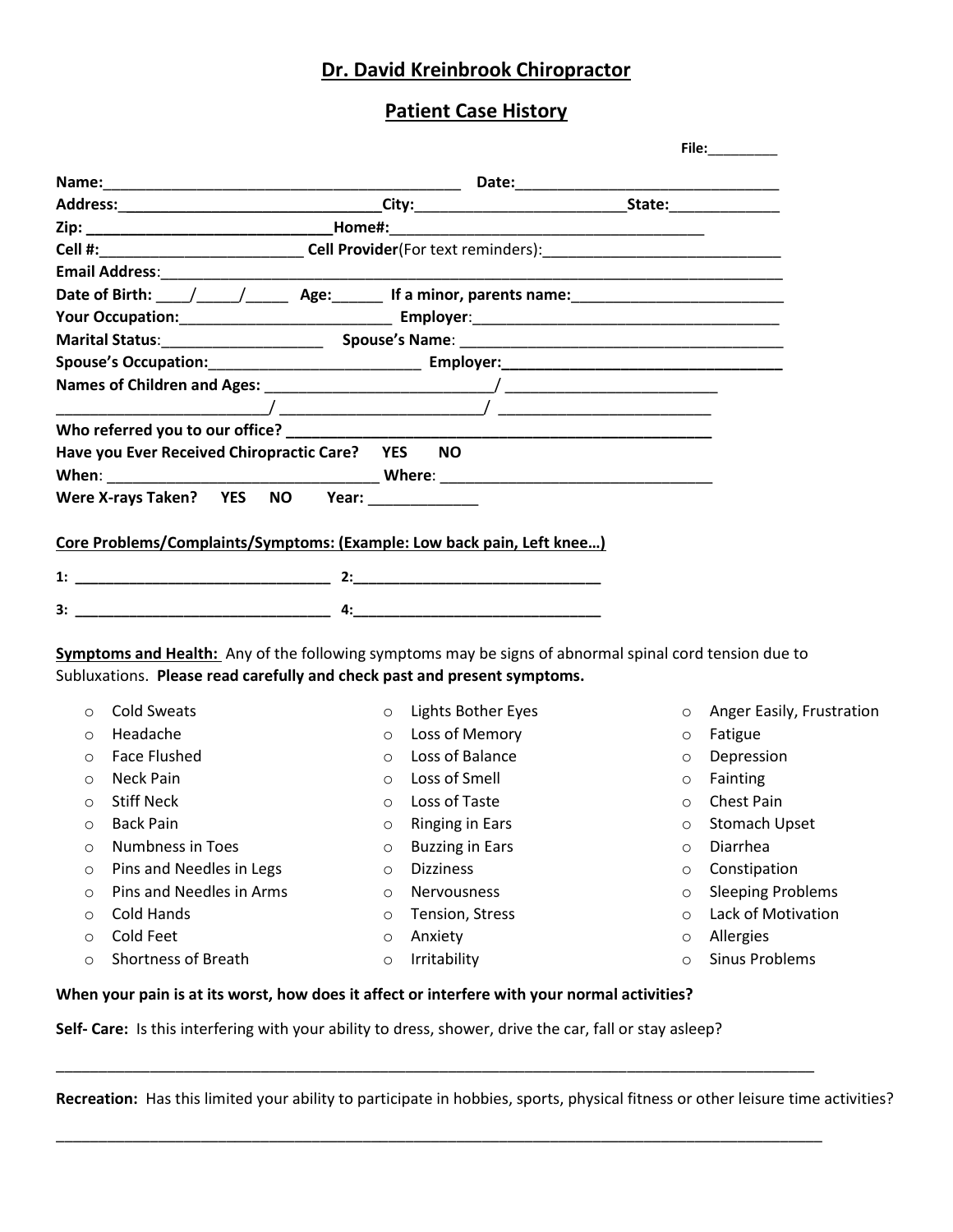**Work or School:** Has this made you less effective or productive at work or school? If yes, have you missed any days?

| Family and Home Responsibilities: Has this limited your ability to do house chores, yard work, grocery shopping, |
|------------------------------------------------------------------------------------------------------------------|
| caring/playing with the children, or your relationship with loved ones?                                          |

\_\_\_\_\_\_\_\_\_\_\_\_\_\_\_\_\_\_\_\_\_\_\_\_\_\_\_\_\_\_\_\_\_\_\_\_\_\_\_\_\_\_\_\_\_\_\_\_\_\_\_\_\_\_\_\_\_\_\_\_\_\_\_\_\_\_\_\_\_\_\_\_\_\_\_\_\_\_\_\_\_\_\_\_\_\_\_\_\_\_\_\_\_

\_\_\_\_\_\_\_\_\_\_\_\_\_\_\_\_\_\_\_\_\_\_\_\_\_\_\_\_\_\_\_\_\_\_\_\_\_\_\_\_\_\_\_\_\_\_\_\_\_\_\_\_\_\_\_\_\_\_\_\_\_\_\_\_\_\_\_\_\_\_\_\_\_\_\_\_\_\_\_\_\_\_\_\_\_\_\_\_\_\_

| Present reasons for visiting our office or how do you want us to handle your problem?                                                                                                                                         |
|-------------------------------------------------------------------------------------------------------------------------------------------------------------------------------------------------------------------------------|
| I want temporary relief, just help with symptoms, however, I know it may not correct the problem.                                                                                                                             |
| I want maximum correction, correcting the cause of the problem, if possible, for maximum stability.                                                                                                                           |
| Have you been under any medical care? YES NO                                                                                                                                                                                  |
|                                                                                                                                                                                                                               |
|                                                                                                                                                                                                                               |
|                                                                                                                                                                                                                               |
|                                                                                                                                                                                                                               |
|                                                                                                                                                                                                                               |
| Have you had any accidents, falls or injuries in your lifetime? YES<br><b>NO</b>                                                                                                                                              |
| When? What happened? Notice that the contract of the contract of the contract of the contract of the contract of the contract of the contract of the contract of the contract of the contract of the contract of the contract |
|                                                                                                                                                                                                                               |

\_\_\_\_\_\_\_\_\_\_\_\_\_\_\_\_\_\_\_\_\_\_\_\_\_\_\_\_\_\_\_\_\_\_\_\_\_\_\_\_\_\_\_\_\_\_\_\_\_\_\_\_\_\_\_\_\_\_\_\_\_\_\_\_\_\_\_\_\_\_\_\_\_\_\_\_\_\_\_\_\_\_\_\_\_\_\_\_\_\_\_\_\_\_

## **Family Health History:**

| <b>Heart Disease</b> | [ ] Mother | [ ] Father |  |
|----------------------|------------|------------|--|
| <b>Diabetes</b>      | [ ] Mother | [ ] Father |  |
| Arthritis            | [ ] Mother | [ ] Father |  |
| Cancer               | [ ] Mother | [ ] Father |  |
| Other                |            |            |  |